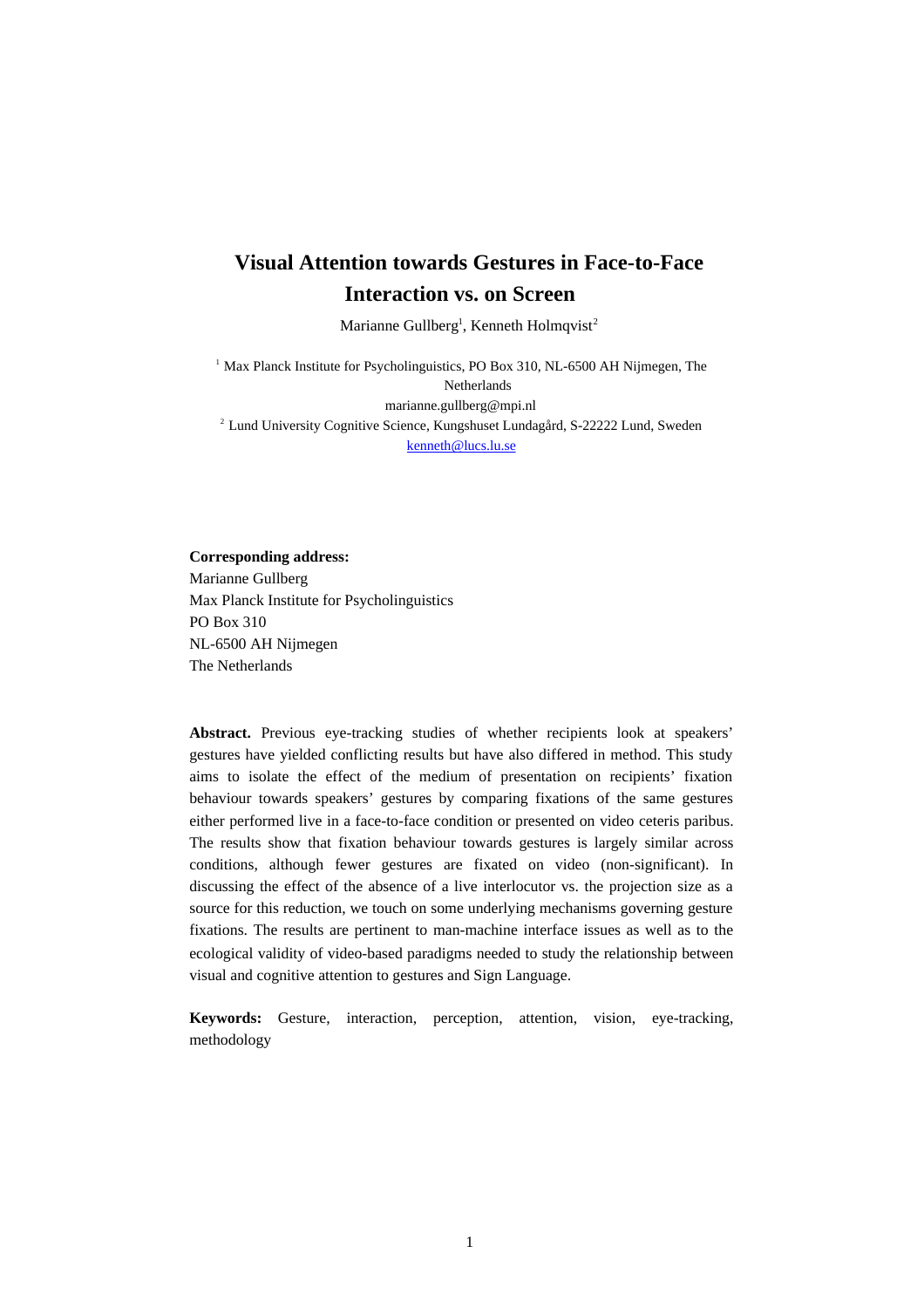# **Visual Attention towards Gestures in Face-to-Face Interaction vs. on Screen\***

Marianne Gullberg<sup>1</sup>, Kenneth Holmqvist<sup>2</sup>

<sup>1</sup> Max Planck Institute for Psycholinguistics, PO Box 310, NL-6500 AH Nijmegen, The Netherlands [marianne.gullberg@mpi.nl](mailto:marianne.gullberg@mpi.nl)

<sup>2</sup> Lund University Cognitive Science, Kungshuset Lundagård, S-22222 Lund, Sweden [kenneth@lucs.lu.se](mailto:kenneth@lucs.lu.se)

**Abstract.** Previous eye-tracking studies of whether recipients look at speakers' gestures have yielded conflicting results but have also differed in method. This study aims to isolate the effect of the medium of presentation on recipients' fixation behaviour towards speakers' gestures by comparing fixations of the same gestures either performed live in a face-to-face condition or presented on video ceteris paribus. The results show that fixation behaviour towards gestures is largely similar across conditions, although fewer gestures are fixated on video (non-significant). In discussing the effect of the absence of a live interlocutor vs. the projection size as a source for this reduction, we touch on some underlying mechanisms governing gesture fixations. The results are pertinent to manmachine interface issues as well s to the ecological validity of video-based paradigms needed to study the relationship between visual and cognitive attention to gestures and Sign Language.

### **1 Introduction**

1

Previous studies of visual attention to gestures based on eye-tracking have yielded very different results concerning if and when recipients look at gestures. In a study of gesture fixations in live face-to-face interaction, Gullberg & Holmqvist  $[1]$  found that recipients fixated only a minority of speakers' gestures (8.8%), chiefly perceiving gestures through peripheral vision and instead maintaining eye or face contact. Recipients only fixated gestures if they were performed in peripheral gesture space or were fixated by speakers themselves (autofixation). The dominance of the face

<sup>\*</sup> We gratefully acknowledge the financial support of Birgit and Gad Rausing's Foundation for Research in the Humanities, and of the Max Planck Society.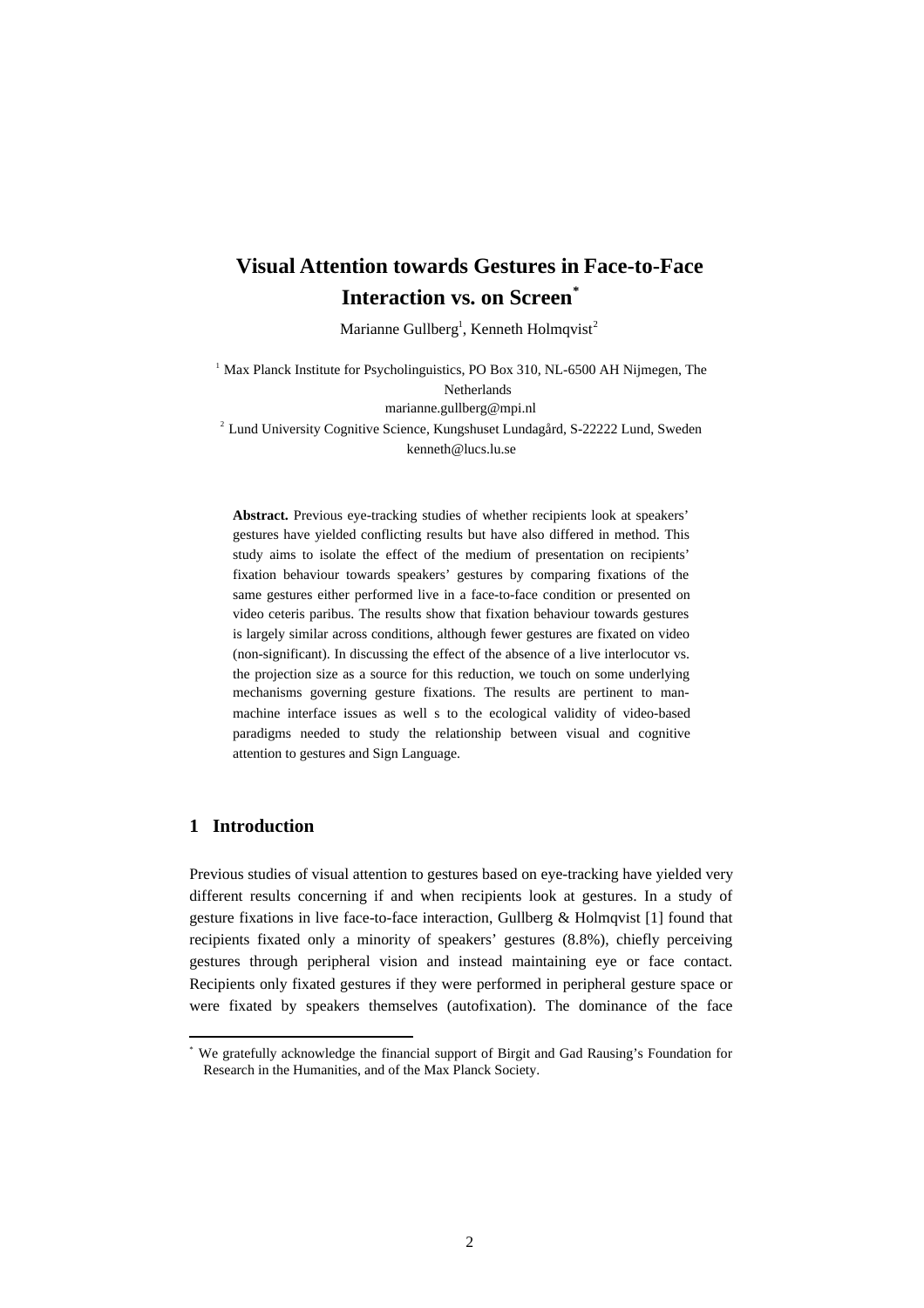corroborated findings from earlier studies of gaze in interaction conducted without eyetrackers [2, 3, 4]. We hypothesised that gestural performance features compete with social norms for maintained eye contact in determining whether gestures are fixated in live interaction. In the absence of any social pressure for eye contact, as in a video setting, fixation behaviour towards gestures might therefore change. And indeed, Nobe et al. [5, 6] found that recipients who were shown gestures on video fixated a majority of gestures (70-75%).

However, the differences found in these studies are difficult to assess given that the studies differ on a range of methodological points, including the medium of presentation (live face-to-face vs. on screen), the naturalness of gestures (natural vs. synthesised or otherwise manipulated gestures), the embeddedness of gestures in discourse (sustained discourse vs. isolated gestures listed), the type of gesture (spontaneous co-speech gestures vs. emblematic gestures), and agent (human vs. anthropomorphic agents). This study therefore aims to isolate the effect of the medium of presentation by comparing fixations of naturally occurring, spontaneous co-speech gestures [7] in story retellings under two conditions keeping all other features constant. We expect the comparison between a live condition and a video condition to yield two possible types of effects. The presence/absence of the interlocutor will reveal the interactional, social effects on fixation behaviour towards gestures. In contrast, the reduced projection size will reveal more mechanical effects related to the capacities of peripheral vision. We asked the following specific questions:

- do recipients fixate the speaker's face less often on video than in a live condition?
- do recipients fixate more gestures overall on video than live?
- do recipients fixate different gestures on video than live? Or put differently, is the impact of the gestural performance features that determine fixations different on video than in a live condition?

The answers to these questions are pertinent to the study of the relationship between visual and cognitive attention to gestures and Sign Language. Although there is growing evidence that recipients attend to and retain information expressed in gestures (e.g. [8, 9, 10]), the relationship between visual attention to gestures and cognitive uptake of gestural information is poorly understood. This issue needs to be studied in video-based experimental designs that allow the repeated display of the same gestures to different recipients. However, video-based designs risk compromising ecological validity as long as we do not know what effect the medium of presentation has on recipients' fixation patterns. Moreover, the answers to these questions should be of interest to the field of man-machine interaction. The construction of interfaces with agents gesticulating on screen should benefit from insights into how humans attend to other humans gesticulating on screen as a first step.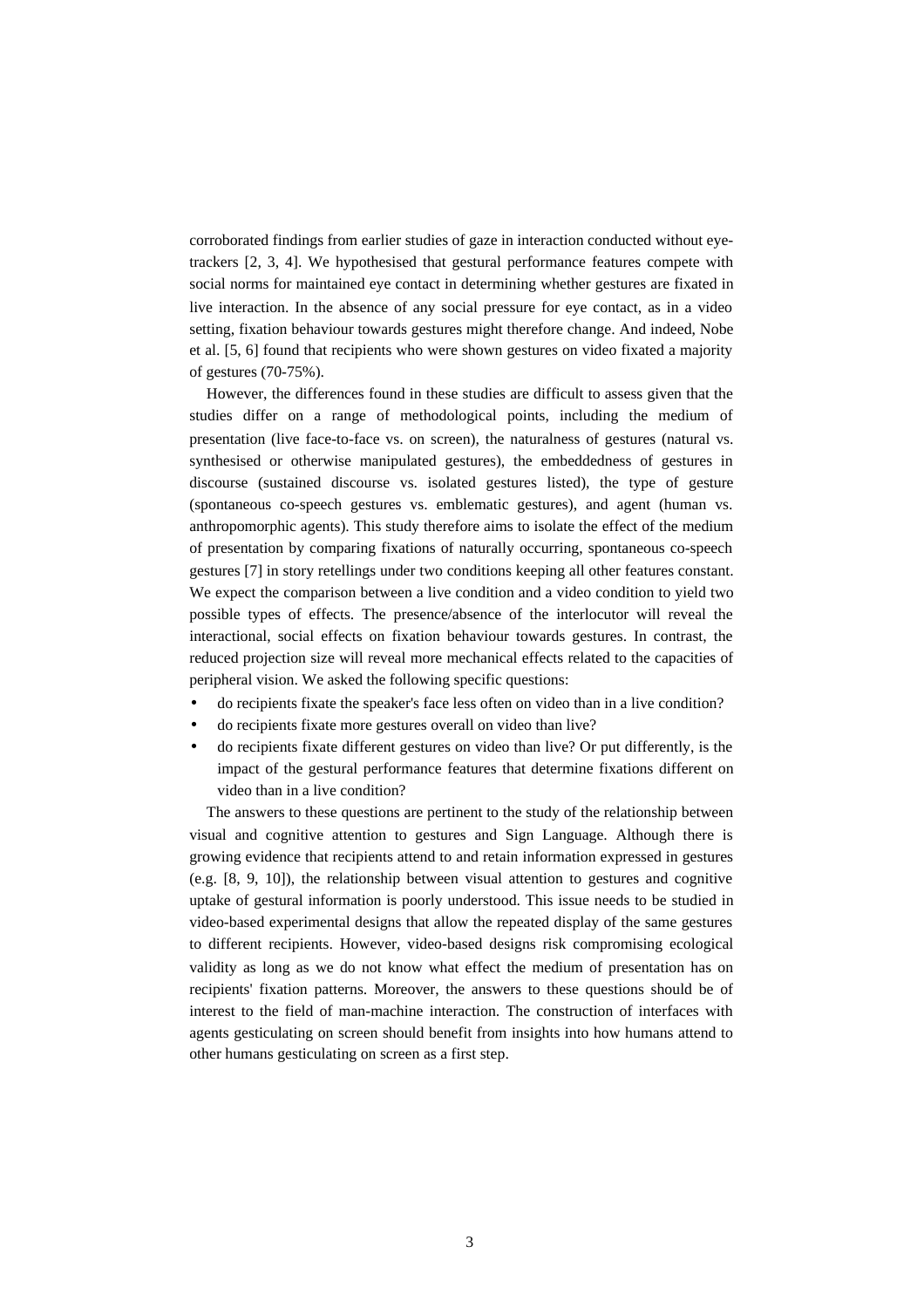#### **2 Procedure**

In the live condition, 20 native speakers of Swedish, unacquainted prior to the experiment, were randomly assigned the role of speaker or recipient. The speakers memorised a printed cartoon and were then told to convey the story as well as they could to the recipients who would have to answer questions about it later. Similarly, the recipients were asked to make sure they understood the story, since they would have to answer questions about it later. The recipients were seated 180 cm away from the speakers (measured back to back) facing them, and were wearing a head-mounted SMI iView© eye-tracker (see Figure 1). The output data from the eye-tracker consist of a video recording of the recipient's field of vision (i.e. the speaker), and a superimposed video recording of the recipient's fixations (see Figure 2).





tracker

**Fig.1.** The SMI iView© headmounted eye-**Fig. 2.** Example of output from the eye-tracker: the recipient's field of vision (=the speaker) and the recipient's fixation marker (=the white circle) superimposed

While retelling the stories to the recipients, the speakers were simultaneously video recorded with a separate video camera placed behind the recipients. These video recordings of the speakers served as stimuli in the video condition. 20 new Swedish recipients were shown these video recordings on a video screen, 2 new recipients per original speaker. Note that this design allowed us to collect fixation data for exactly the same gestures presented live and on video. In addition, the design ensured that the gestures shown on video were 'natural' since they were performed by speakers facing a live recipient; the gestures were thus not performed 'for the camera'. The new recipients were seated 110 cm away from a 28" video screen. The projection size and the distance between recipient and screen decreased all angels by 52.3% of the original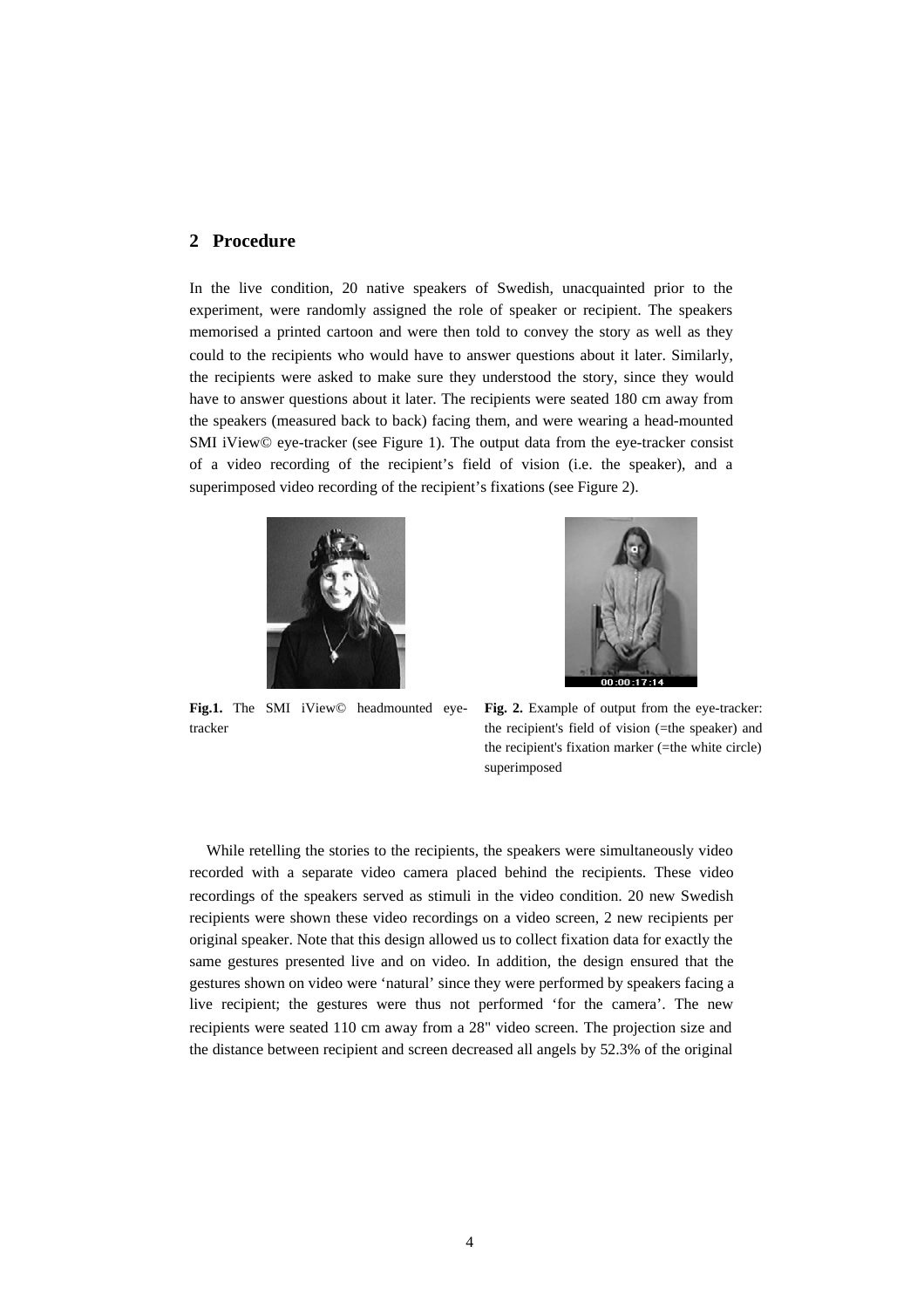size. The SMI iView© remote set was placed between the recipient and the video screen. The instructions to the recipients were the same as in the live condition.

A post-test-questionnaire was distributed to all subjects to ensure that gesture was not identified as the target of study. The eye-tracker appears not to have disrupted interaction (cf. [1]). All subjects, speakers and recipients alike, declared that the equipment did not disturb them. The speakers' speech and gestural behaviour did not differ quantitatively or qualitatively from data collected in an identical situation without eye-trackers [11]. Recipients' fixation data include fixations of body parts that the subjects might have avoided to fixate had they been concerned about the equipment. This in turn suggests that the recipients tended to forget about the apparatus and behaved naturally.

### **3 Data Treatment**

Speech was transcribed and checked for demonstrative expressions referring directly or indirectly to the gestures, e.g. 'he held it like this'. Such demonstrative expressions function as an interactional deictic device by which speakers can direct recipients' attentions towards the gestures (e.g.[5, 12]). No such deictic expressions were present in the data.

Both a temporal and a spatial criterion were used to identify fixations. The fixation marker had to remain in an area the size of the marker itself for at least  $120 \text{ ms } (=3)$ video frames) in order to count as a fixation. The fixation data were also coded for the target object fixated, e.g. the right hand gesturing, the shoulder, an object in the room, etc. (see Figure 3).

The gesture data were coded for the three performance features that have been found to attract fixations in previous studies:

- a) place of articulation in gesture space using McNeill's [7] schema of space (e.g. centre-centre, peripheral right). For the purpose of calculations, all cases of centrecentre and centre were collapsed, as were all peripherals, leaving two broad categories Central and Peripheral.
- b) autofixation, or whether or not speakers fixate their own gestures (see Figure 4). All cases of autofixation were enacted gestures (character viewpoint in McNeill's terms, [7]), where the speakers acted as a character in the story.
- c) presence vs. absence of hold, i.e. a momentary cessation of movement in a gesture [13,14]. Post-stroke holds, i.e. cessations of movement after the hand has reached the endpoint of a trajectory, were found to attract fixations in the video-based studies by Nobe et al. [5]. We wanted to test their relevance in a live setting. Note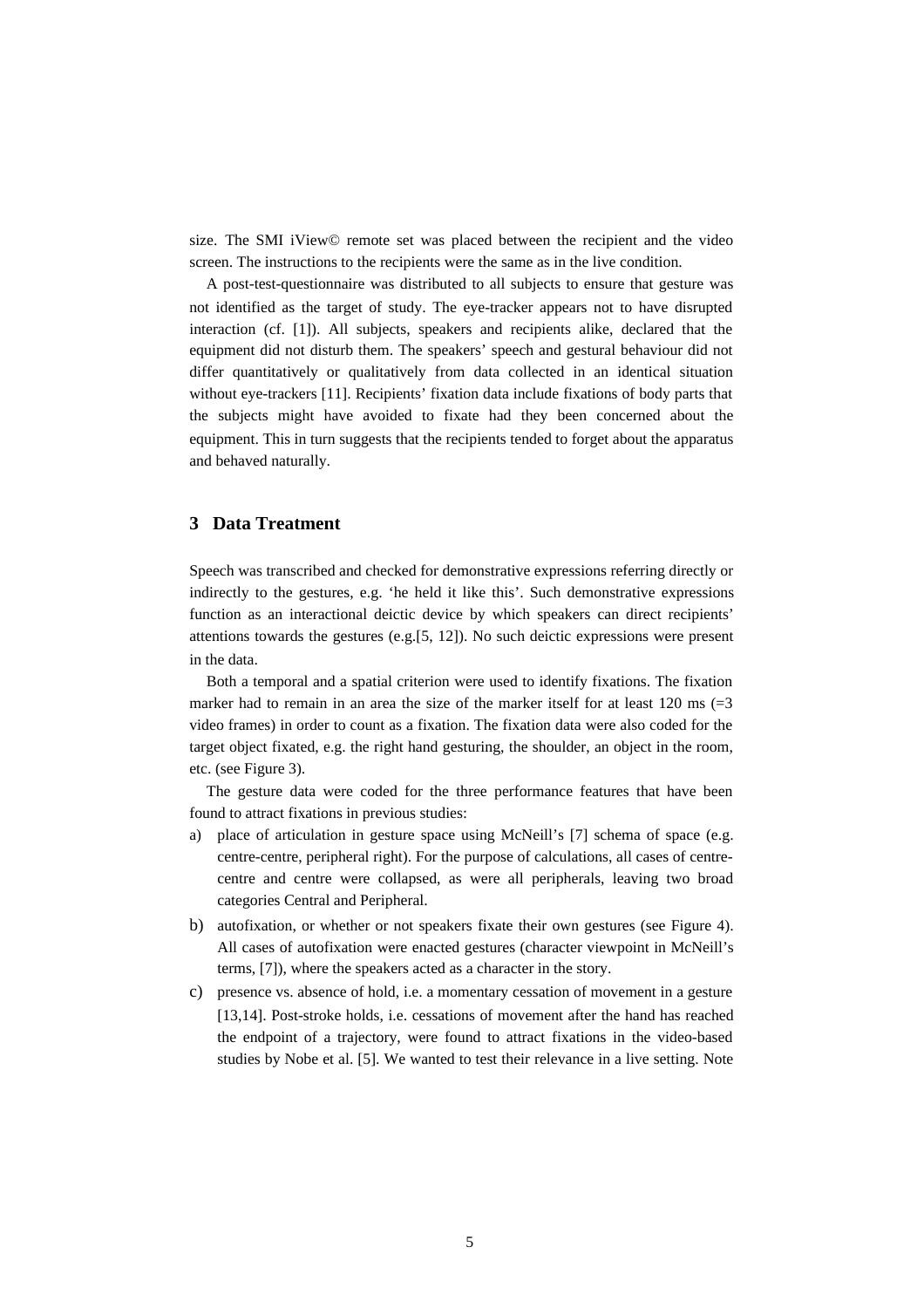that non-hold means all other phases of the gesture phrase, i.e. preparation, stroke, or retraction.

The data is considered to have a binomial distribution. Proportions of fixated gestures are calculated relative to produced gestures in the various categories, whereby the quantitative variations in gesture production are neutralised. We employ a test of significance of differences between proportions that is mathematically equivalent to the chi-square test under one degree of freedom.



**Fig. 3.** Example of a fixation coded for target **Fig. 4.** Example of autofixated gesture. The Body part (low abdomen)



gesture is also fixated by the recipient (=white circle)

## **4 Results**

• Do Recipients Fixate the Speaker's Face less Often on Video than Live?

Table 1 shows that recipients spend significantly less time fixating the face in the video condition than in the live condition (from on average 95.6% of the time in the live condition to 88.7% in the video condition). Despite this decrease, the face nevertheless clearly dominates as a fixation target in both conditions.

**Table 1.** Average time in percent spent fixating face vs. outside face across conditions.

|                        | 1V <sub>e</sub> | $7$ ideo        | `omparison |
|------------------------|-----------------|-----------------|------------|
| Average time on face % |                 | $\circ \circ$ – |            |

• Do Recipients Fixate More Gestures Overall on Video than Live?

Table 2 indicates that only a minority of gestures are fixated in either condition, on average 7.4% vs. 3% of all gestures. The amount of fixated gestures in the live condition corresponds well to the findings in Gullberg & Holmqvist ([1]; 8.8%).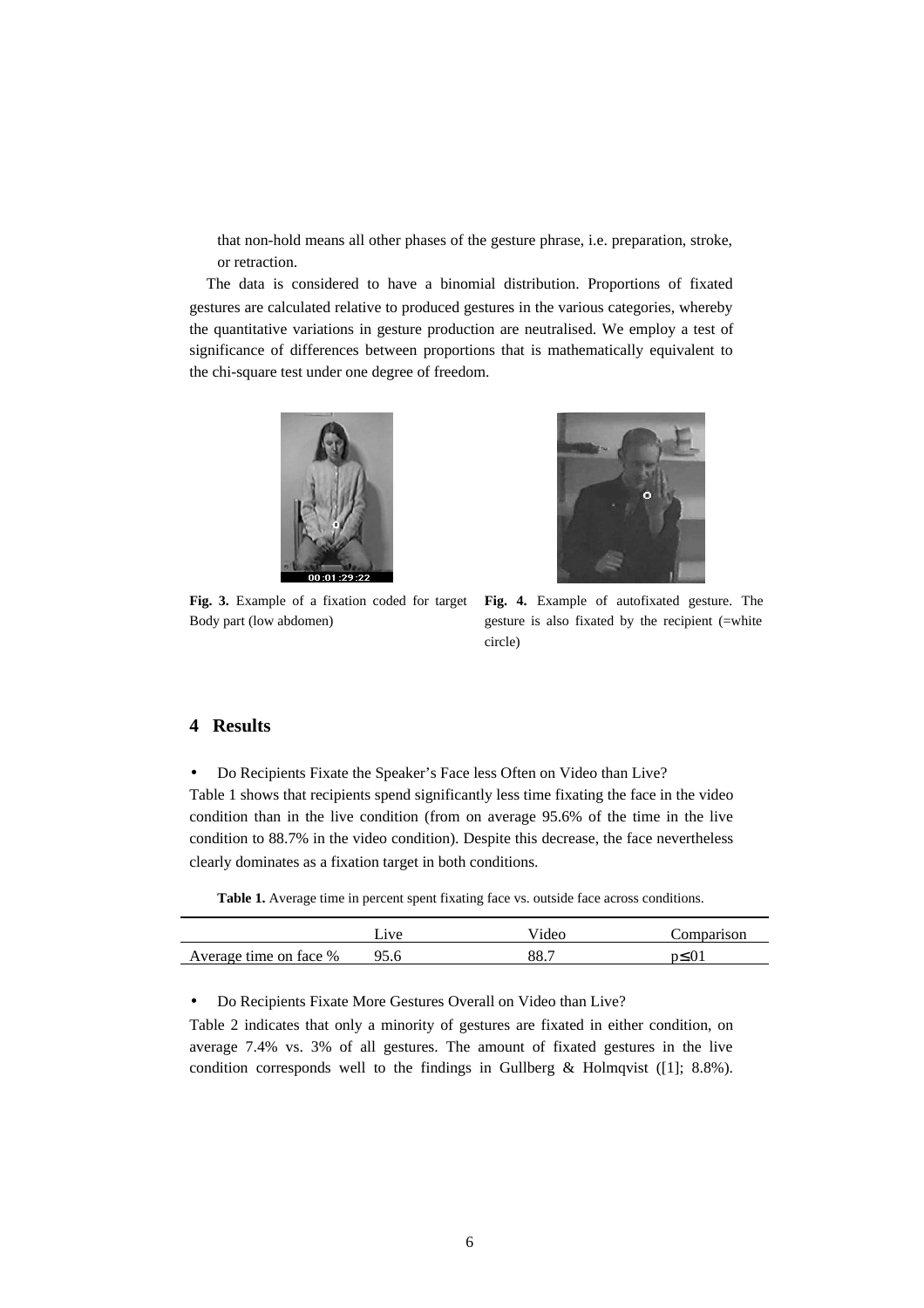Contrary to expectations, however, recipients fixate *fewer* gestures in the video condition than in the live condition, although the difference between the conditions is not significant.

|                    | Live | Video | Comparison |
|--------------------|------|-------|------------|
| $\#$ gestures      | 364  | 734*  |            |
| # fixated gestures |      | --    |            |
| Fixated gestures % | 7.4  |       | n.s.       |

**Table 2.** Proportion of fixated gestures across conditions.

The combination of more time spent outside the face but less time on gestures in the video condition means that other targets receive more fixations. Table 3 lists the significant changes in extra-facial fixation targets between the conditions. In the video condition, the amount of extra-facial fixations landing on gestures decreases significantly (from 13.4% to 3.4%), as well as fixations of objects in the room (from 45.9% to 21.2%). In contrast, fixations of body parts other than gesticulating hands or arms, i.e. immobile body parts such as the abdomen, the chest area, etc., increase significantly (from 35.2% to 58%).

**Table 3.** Proportions of extra-facial fixation on three targets across conditions.

| Extra-facial fixation Live |      | Comparison<br>Video |               |
|----------------------------|------|---------------------|---------------|
| targets %                  |      |                     |               |
| Gestures                   | 13.4 | 3.4                 | $p\leq 0.025$ |
| Objects in the room        | 45.9 | 21.2                | $p\leq 01$    |
| Immobile body parts 35.2   |      | 58                  | p≤.05         |

• Do Recipients Fixate Different Gestures on Video than Live?

1

Table 4 shows the extent to which the three gestural performance features attract fixations across the conditions. Despite the (non-significant) overall decrease in gesture fixations in the video condition, the proportional attraction strength of the features is maintained such that the gestural performance features can be said to operate across conditions. As can be seen in Table 4, there is no effect for Place of articulation in either condition, meaning that Peripheral gestures are *not* fixated more often than

<sup>\*</sup> Note that the total number of gestures in the video condition exceeds the number of gestures in the live condition times two  $((364<sup>*</sup>2)=728$  vs. 734). There was a technical problem with the recording of one of the live speakers, such that it could not be projected in the video condition. Instead, we projected the recording of another live speaker, who produced roughly the same amount of gestures in the live condition as the original speaker.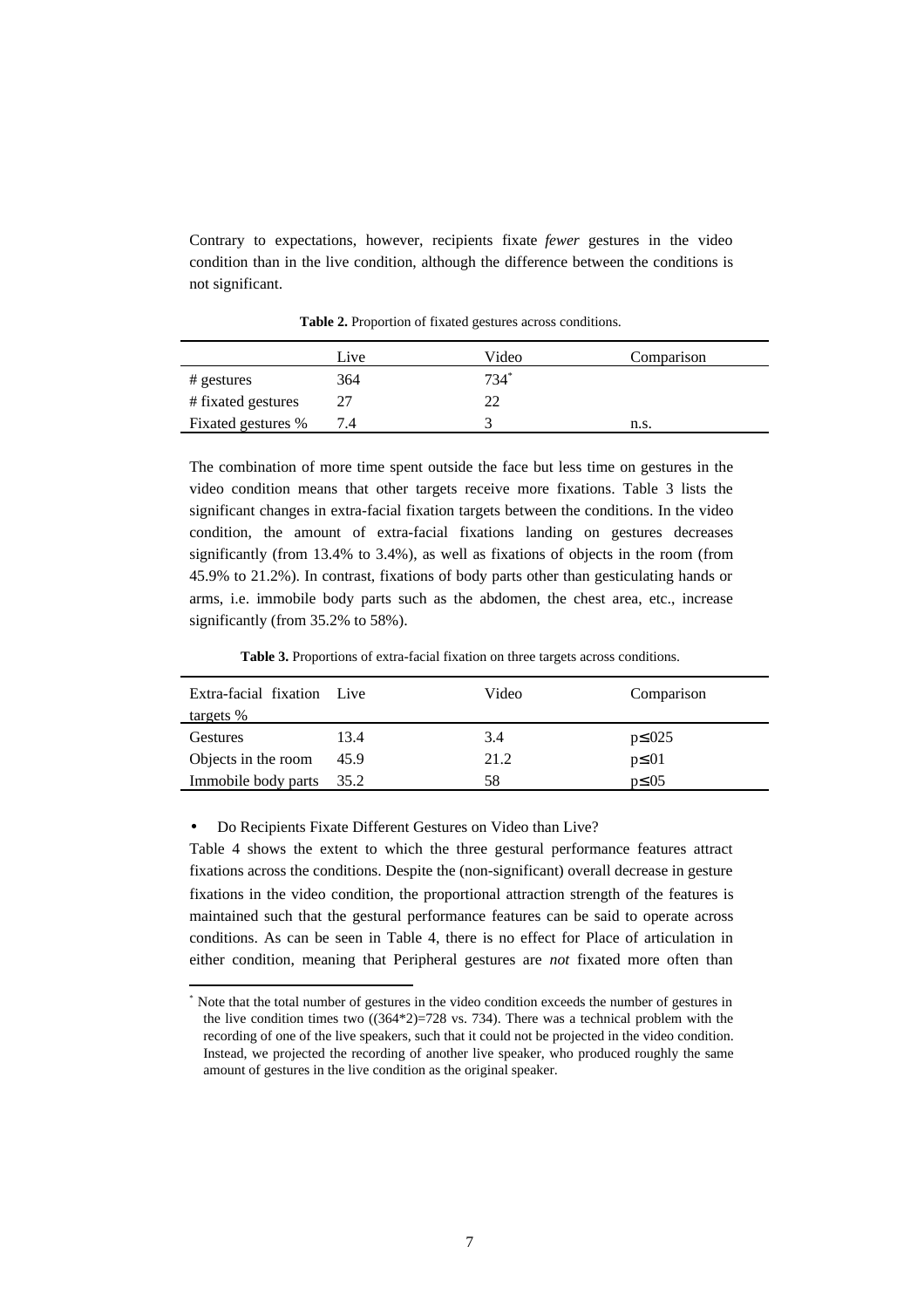central gestures. In contrast, both Holds and Autofixations attract significantly more fixations than other gestures in both conditions.

| Performance features | Live.   |              | Video   |               | Live<br>video | VS. |
|----------------------|---------|--------------|---------|---------------|---------------|-----|
|                      | $fix\%$ |              | fix $%$ |               |               |     |
| Peripheral/Central   | 8/7     | n.s.         | 4/2     | n.s.          | n.s.          |     |
| Hold/no Hold         | 33/4    | $p\leq 01$   | 15/2    | $p\leq 0.025$ | n.s.          |     |
| Autofix/no Autofix   | 23/5    | $p\leq 0.05$ | 8/2     | p≤.05         | n.s.          |     |

**Table 4.** Fixated gestures in % with respect to performance features across conditions.

### **5 General Discussion and Conclusion**

The results show that fixation behaviour is both similar and different across the conditions. The similarities include the face dominance and the tendency to fixate only a minority of gestures. Similarly, the two articulatory features that reliably attract fixations, Holds and Autofixations, operate in both conditions. The differences consist of a significant reduction of face fixations and a significant increase in fixations of body parts in the video condition. In addition, there is an unexpected overall (but nonsignificant) reduction in gesture fixation rate. This decrease is the only relevant difference in fixation behaviour towards gestures across the conditions. The question then is what causes it.

We originally hypothesised that the absence of a live interlocutor on video would lead to relaxed social pressure for maintained eye contact with a reduction of face fixations and an increase in gesture fixations as a direct result. The first prediction was borne out, since the results indicate that the norm for face fixations is indeed relaxed. However, recipients at liberty to fixate whatever they want do not fixate more gestures. Instead they fixate more immobile body parts, i.e. they allow themselves to fixate areas that are probably not 'socially acceptable' fixation targets in a live condition. The general change in face and body fixations thus seems clearly socially motivated. A tentative social explanation for the decrease in gesture fixations, related to the tendency to fixate only 'socially acceptable' targets in a live condition, could be that fixations of gestures are the only 'legitimate' reason to fixate something other than the speaker's face in a live condition. In a video situation without any social constraints on fixation behaviour, recipients can ignore gestures to a greater extent and only fixate their 'real' targets of interest.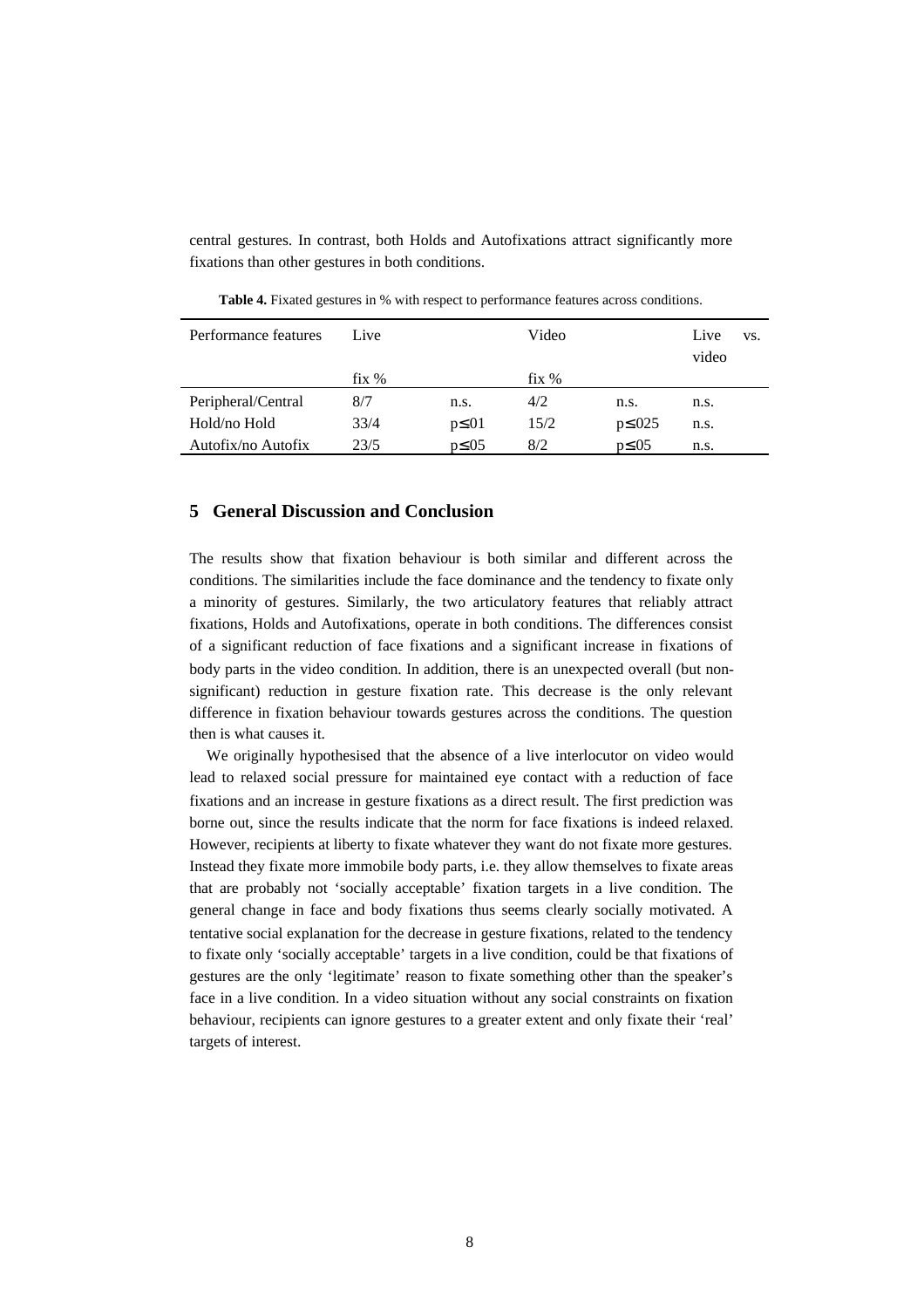However, the decrease in fixation rate may also be related to the reduced projection size of the video condition. The arguments related to this 'mechanical' factor are associated with the capacities of peripheral vision by which fixations occur when the target is too far removed from the fixation point. Under this reading, the video condition would lead to fewer gesture fixations simply because the reduced visual field means that recipients can rely on their peripheral vision to a greater extent than live. In the video condition at hand, the projection size decreased all angels by 52.3% of the original size. If the reduction in gesture fixations were determined by size projection alone, the reduction in fixation rate between conditions should match this number [15]. However, the general reduction in gesture fixation between the conditions is 67.9% (from 7.4% of all gestures fixated live to 3% of all gestures fixated on video), which leaves 15.3% of the reduction unexplained. When the individual gestural performance features are considered, we find that the reduction in fixation rate for Peripherals (50.2%) and Holds (55.7%) is close to the value of the size reduction. In contrast, for Autofixation the reduction in fixation rate is somewhat greater (64%), leaving 11.7% of the reduction unexplained. These figures suggest that projection size accounts for the brunt of the reduction, but that different gestures are affected differently by the move from a live to a video condition such that some gesture types may be affected by social factors as well. Ultimately, this differential effect may reflect the fact that different gestures are fixated for different reasons.

As seen above, the reduction of fixations of Holds is well accounted for by the size reduction. This suggests that the tendency to fixate Holds is associated with the capacities of peripheral vision. In a live condition, Holds in fact represent a challenge to peripheral vision, which is good at motion detection but bad at fine-grained detail. As long as gestures are moving, peripheral vision is sufficient for detecting (and processing) the broader gestural information (location, direction, or size) even when gestures are performed in the periphery. This is, incidentally, the likeliest explanation for why peripherally performed gestures are in fact not fixated more often than centrally performed ones in this study. However, when a gesture ceases to move as in a hold, peripheral vision is challenged. In a live condition where recipients mainly fixate the speaker's face, their peripheral vision may tell them that the speaker's hand is not in a resting position. Peripheral vision is insufficient to retrieve information from a gesture in hold, as it can pick up neither motion nor configurational detail such as hand shape from it. Speakers therefore have to fixate holds in order to retrieve any gestural information at all. In the video condition, on the other hand, the distance between the gesture and the fixation of the face on the screen is presumably short enough for peripheral vision to operate efficiently despite the lack of movement. As holds are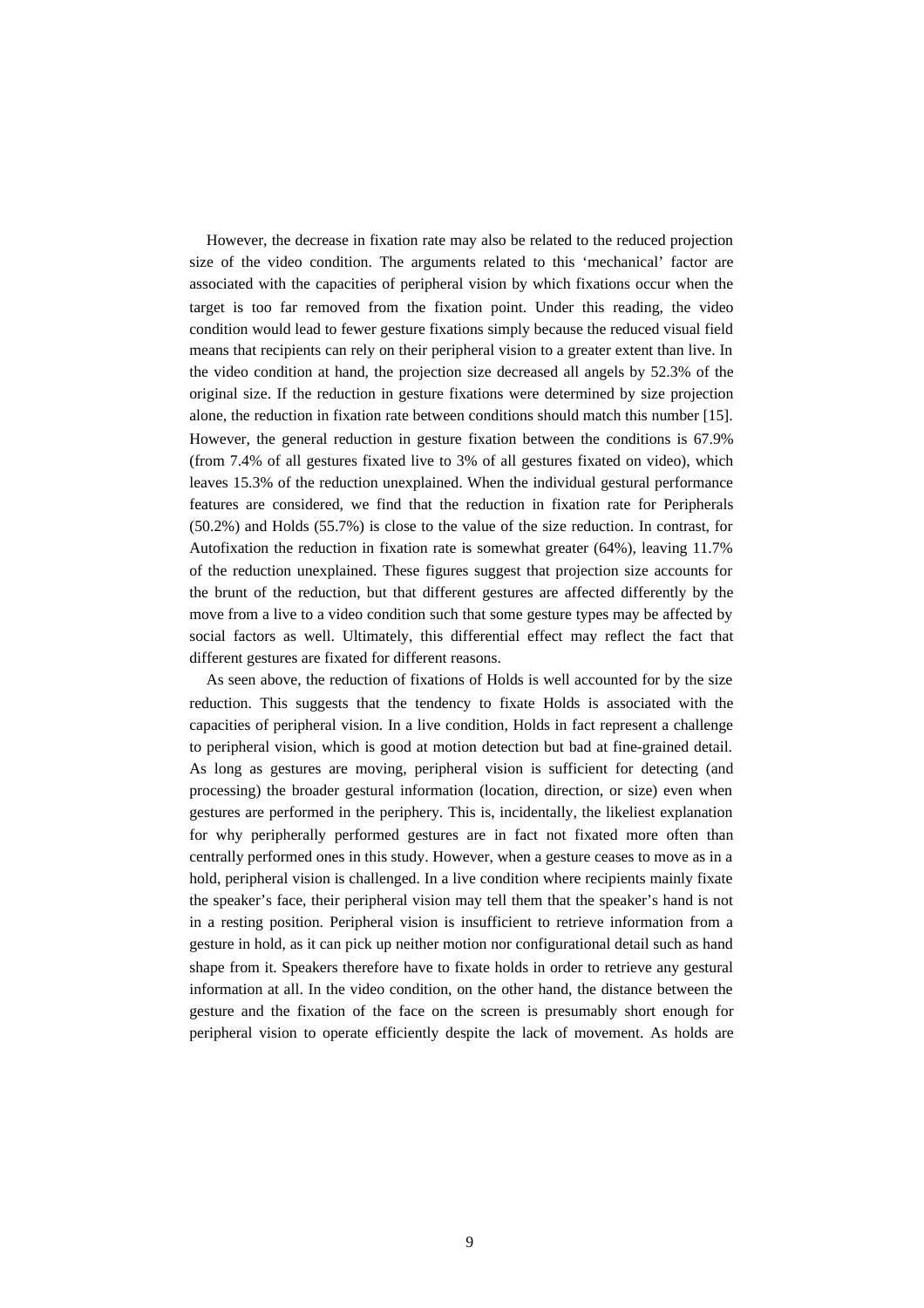fixated for reasons of limitations to peripheral vision, so they are affected by size changes in the video condition.

In contrast, the size reduction did not account for the entire decrease in fixation rate for Autofixations. Autofixation is not a purely articulatory feature, and is probably fixated for different reasons than Holds. It is not the gesture itself that attracts the fixation, but the fact that the speaker's gaze is on it. Speakers' gaze serves as a powerful social cue to joint attention [16, 17, 18]. As a consequence, Autofixation may be perceived as a means for the speaker to direct recipients' attention towards gestures (e.g. [19, 20]). In this sense, Autofixation is a social phenomenon. Not to co-fixate an autofixated gesture in a live condition would be socially inept. It is in fact common for speakers who autofixate their gestures to look back up on the recipient to ensure that joint attention has indeed been established. In a video condition, there is no such social pressure to follow an Autofixation. The decrease in fixations of Autofixations on video may thus be partly due to the increased capacities of peripheral vision following from the reduced projection size, and partly to the absence of a live interlocutor.

What are the implications of these findings for the ecological validity of a videobased paradigm used to study gesture perception? The social change between conditions, i.e. the absence of a live interlocutor, mainly affects face and body fixations, and not (or only partly) gesture fixations. In contrast, the mechanical change, i.e. the reduction in projection size, does affect gesture fixations, leading to fewer gestures being fixated overall, although this change is not significant. A life-size projection should eliminate most of this reduction in gesture fixation rate. We therefore suggest that, as a first evaluation, a video-based paradigm need *not* compromise ecological validity. However, in order to isolate the true domains of the social and the mechanical size effect for all gesture types, and especially for autofixated gestures, a direct comparison should be made between a live condition and a video condition where stimuli are projected life-size. Such a study should also reveal more about the general underlying mechanisms governing gesture fixations.

### **References**

- 1. Gullberg, M., Holmqvist, K.: Keeping an Eye on Gestures: Visual Perception of Gestures in Face-to-Face Communication. Pragmatics & Cognition 7 (1999) 35-63
- 2. Argyle, M.: The Psychology of Interpersonal Behaviour. Penguin, Harmondsworth (1976)
- 3. Kendon, A.: Conducting Interaction. Cambridge University Press, Cambridge (1990)
- 4. Nielsen, G.: Studies in Self Confrontation: Viewing a Sound Motion Picture of Self and Another Person in a Stressful Dyadic Interaction. Munksgaard, Copenhagen (1962